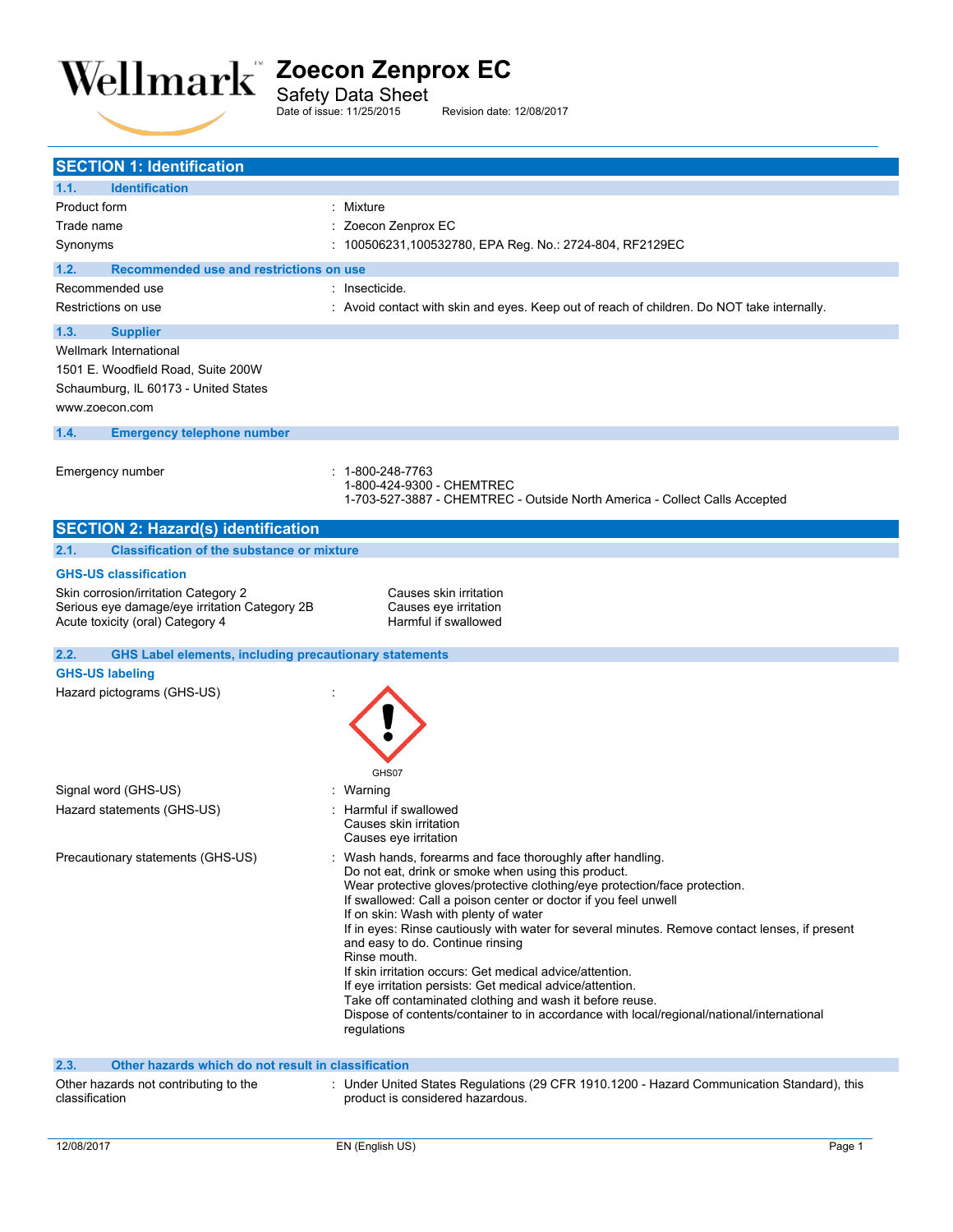Safety Data Sheet

# **2.4. Unknown acute toxicity (GHS US)**

Not applicable

# **SECTION 3: Composition/Information on ingredients**

## **3.1. Substances**

### Not applicable

### **3.2. Mixtures**

| <b>Name</b>        | <b>Product identifier</b> | $\frac{9}{6}$ |
|--------------------|---------------------------|---------------|
| Etofenprox         | (CAS-No.) 80844-07-1      | 16.2          |
| Piperonyl butoxide | (CAS-No.) 51-03-6         | 64.8          |
| 2-ethyl hexanol    | (CAS-No.) 104-76-7        | $2.31 - 2.97$ |
| Other ingredients  | (CAS-No.) N/A             | Balance       |

| <b>SECTION 4: First-aid measures</b>                                        |                                                                                                                                                                                                                                 |     |
|-----------------------------------------------------------------------------|---------------------------------------------------------------------------------------------------------------------------------------------------------------------------------------------------------------------------------|-----|
| <b>Description of first aid measures</b><br>4.1.                            |                                                                                                                                                                                                                                 |     |
| First-aid measures general                                                  | : Call a poison center/doctor/physician if you feel unwell.                                                                                                                                                                     |     |
| First-aid measures after inhalation                                         | : IF INHALED: Remove person to fresh air and keep comfortable for breathing. Call a POISON<br>CENTER or doctor/physician if you feel unwell.                                                                                    |     |
| First-aid measures after skin contact                                       | : IF ON SKIN: Wash with plenty of soap and water. Wash skin with plenty of water. Take off<br>contaminated clothing. If skin irritation or rash occurs: Get medical advice/attention.                                           |     |
| First-aid measures after eye contact                                        | : IF IN EYES: Rinse cautiously with water for several minutes. Remove contact lenses, if present<br>and easy to do. Continue rinsing. If eye irritation persists: Get medical advice and attention.                             |     |
| First-aid measures after ingestion                                          | : IF SWALLOWED: Call a POISON CENTER or doctor/physician if you feel unwell. Rinse mouth.<br>Call a poison center/doctor/physician if you feel unwell. Do NOT induce vomiting unless<br>directed to do so by medical personnel. |     |
| 4.2.<br>Most important symptoms and effects (acute and delayed)             |                                                                                                                                                                                                                                 |     |
| Symptoms/effects after skin contact                                         | : Causes skin irritation.                                                                                                                                                                                                       |     |
| Symptoms/effects after eye contact                                          | : Mild eye irritation.                                                                                                                                                                                                          |     |
| Symptoms/effects after ingestion                                            | : Harmful if swallowed.                                                                                                                                                                                                         |     |
| 4.3.<br>Immediate medical attention and special treatment, if necessary     |                                                                                                                                                                                                                                 |     |
| Treat symptomatically.                                                      |                                                                                                                                                                                                                                 |     |
|                                                                             |                                                                                                                                                                                                                                 |     |
| <b>SECTION 5: Fire-fighting measures</b>                                    |                                                                                                                                                                                                                                 |     |
| Suitable (and unsuitable) extinguishing media<br>5.1.                       |                                                                                                                                                                                                                                 |     |
| Suitable extinguishing media                                                | : Water spray. Dry powder. Foam. Carbon dioxide.                                                                                                                                                                                |     |
| Unsuitable extinguishing media                                              | : Avoid heavy hose streams.                                                                                                                                                                                                     |     |
| 5.2.<br>Specific hazards arising from the chemical                          |                                                                                                                                                                                                                                 |     |
| Reactivity                                                                  | : The product is non-reactive under normal conditions of use, storage and transport.                                                                                                                                            |     |
| 5.3.<br>Special protective equipment and precautions for fire-fighters      |                                                                                                                                                                                                                                 |     |
| Protection during firefighting                                              | : Do not attempt to take action without suitable protective equipment. Self-contained breathing<br>apparatus. Complete protective clothing.                                                                                     |     |
| <b>SECTION 6: Accidental release measures</b>                               |                                                                                                                                                                                                                                 |     |
| Personal precautions, protective equipment and emergency procedures<br>6.1. |                                                                                                                                                                                                                                 |     |
| 6.1.1.<br>For non-emergency personnel                                       |                                                                                                                                                                                                                                 |     |
| Emergency procedures                                                        | : Ventilate spillage area. Avoid contact with skin and eyes.                                                                                                                                                                    |     |
|                                                                             |                                                                                                                                                                                                                                 |     |
| 6.1.2.<br>For emergency responders                                          |                                                                                                                                                                                                                                 |     |
| Protective equipment                                                        | : Do not attempt to take action without suitable protective equipment. For further information<br>refer to section 8: Exposure controls/personal protection.                                                                    |     |
| Emergency procedures                                                        | : Evacuate unnecessary personnel. Stop leak if safe to do so. Ventilate area.                                                                                                                                                   |     |
| 6.2.<br><b>Environmental precautions</b>                                    |                                                                                                                                                                                                                                 |     |
| Avoid release to the environment.                                           |                                                                                                                                                                                                                                 |     |
| 6.3.<br>Methods and material for containment and cleaning up                |                                                                                                                                                                                                                                 |     |
| Methods for cleaning up                                                     | : Absorb spills with an inert material, clay granules or other inert absorbent material and put in                                                                                                                              |     |
|                                                                             | container for disposal. Wear appropriate personal protective equipment, avoid direct contact.                                                                                                                                   |     |
| 12/08/2017                                                                  | EN (English US)                                                                                                                                                                                                                 | 2/6 |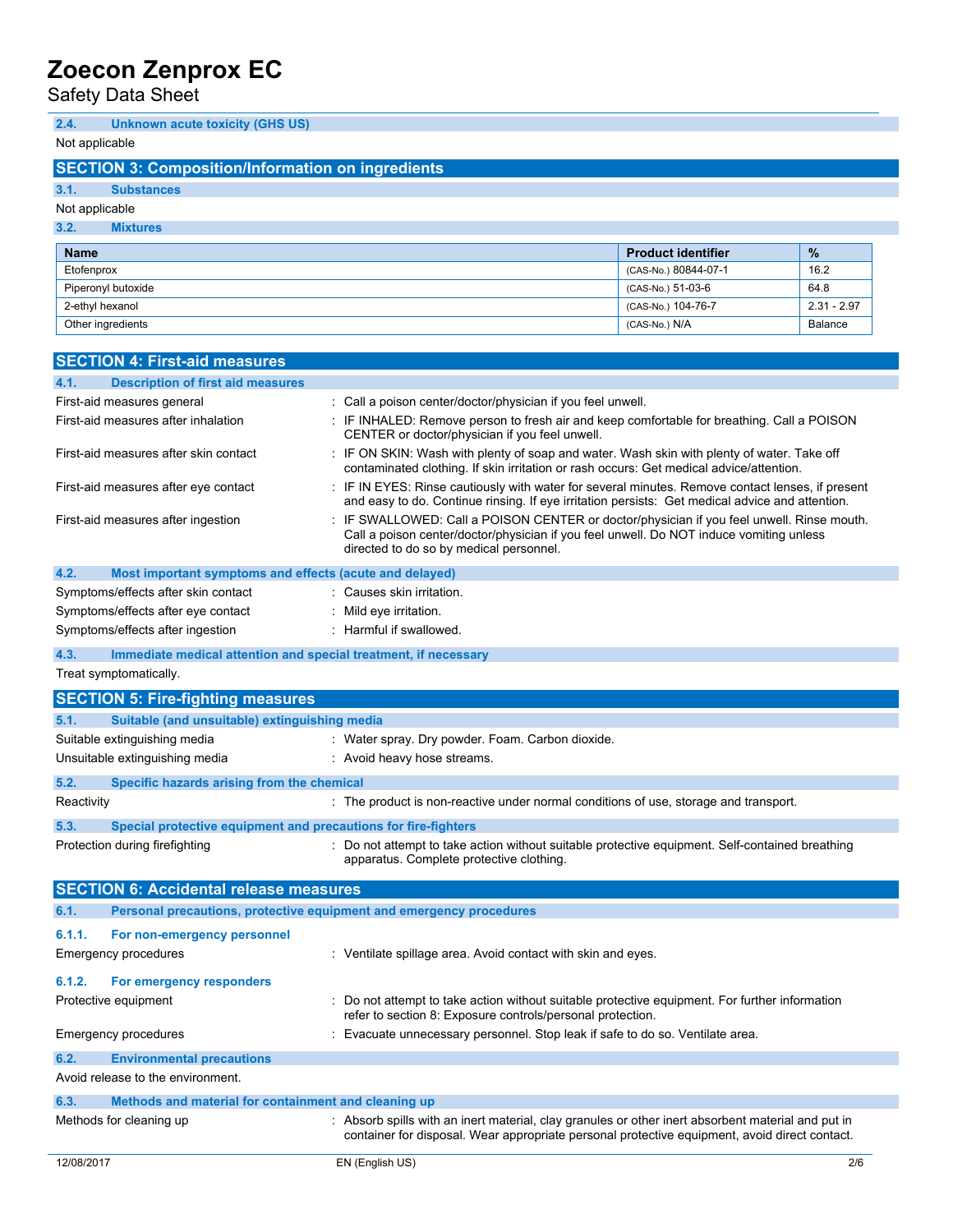Safety Data Sheet

|                               | <b>SECTION 7: Handling and storage</b>                       |                                                                                                                                                                             |
|-------------------------------|--------------------------------------------------------------|-----------------------------------------------------------------------------------------------------------------------------------------------------------------------------|
| 7.1.                          | <b>Precautions for safe handling</b>                         |                                                                                                                                                                             |
| Precautions for safe handling |                                                              | : Ensure good ventilation of the work station. Avoid contact with skin and eyes. Wear personal<br>protective equipment.                                                     |
|                               | Hygiene measures                                             | : Wash contaminated clothing before reuse. Do not eat, drink or smoke when using this product.<br>Always wash hands after handling the product.                             |
| 7.2.                          | Conditions for safe storage, including any incompatibilities |                                                                                                                                                                             |
|                               | Storage conditions                                           | : Store in a well-ventilated place. Keep cool. Keep container tightly closed. Keep only in original<br>container. Keep from freezing. Do not store near heat or open flame. |
| Incompatible materials        |                                                              | : Strong oxidizers.                                                                                                                                                         |

|      | <b>SECTION 8: Exposure controls/personal protection</b> |
|------|---------------------------------------------------------|
| 8.1. | <b>Control parameters</b>                               |
|      | No additional information available                     |
|      |                                                         |

| 8.2. | Appropriate engineering controls |                                                                                                                                                                 |
|------|----------------------------------|-----------------------------------------------------------------------------------------------------------------------------------------------------------------|
|      | Appropriate engineering controls | Adequate ventilation systems as needed to control concentrations of airborne contaminants<br>below applicable threshold limit values.                           |
|      | Environmental exposure controls  | : Controls should be engineered to prevent release to the environment, including procedures to<br>prevent spills, atmospheric release and release to waterways. |

#### **8.3. Individual protection measures/Personal protective equipment**

#### **Hand protection:**

Protective gloves

### **Eye protection:**

Chemical goggles or face shield

#### **Skin and body protection:**

It is recommended for handlers to wear appropriate clothing to prevent skin contact including long sleeves, long pants, socks and shoes.

#### **Respiratory protection:**

In case of insufficient ventilation, use NIOSH approved respiratory protection.



| <b>SECTION 9: Physical and chemical properties</b>            |                                           |     |
|---------------------------------------------------------------|-------------------------------------------|-----|
| Information on basic physical and chemical properties<br>9.1. |                                           |     |
| Physical state                                                | : Liquid                                  |     |
| Appearance                                                    | : Straw-colored liquid                    |     |
| Color                                                         | : Straw-colored                           |     |
| Odor                                                          | : Faint petroleum                         |     |
| Odor threshold                                                | : No data available                       |     |
| рH                                                            | : 5.09 (25 °C)                            |     |
| Melting point                                                 | : Not applicable                          |     |
| Freezing point                                                | : No data available                       |     |
| Boiling point                                                 | : No data available                       |     |
| Flash point                                                   | : 112 °C PMCC (Pensky-Martins Closed Cup) |     |
| Relative evaporation rate (butyl acetate=1)                   | : No data available                       |     |
| Flammability (solid, gas)                                     | $:$ Not applicable                        |     |
| Vapor pressure                                                | : No data available                       |     |
| 12/08/2017                                                    | EN (English US)                           | 3/6 |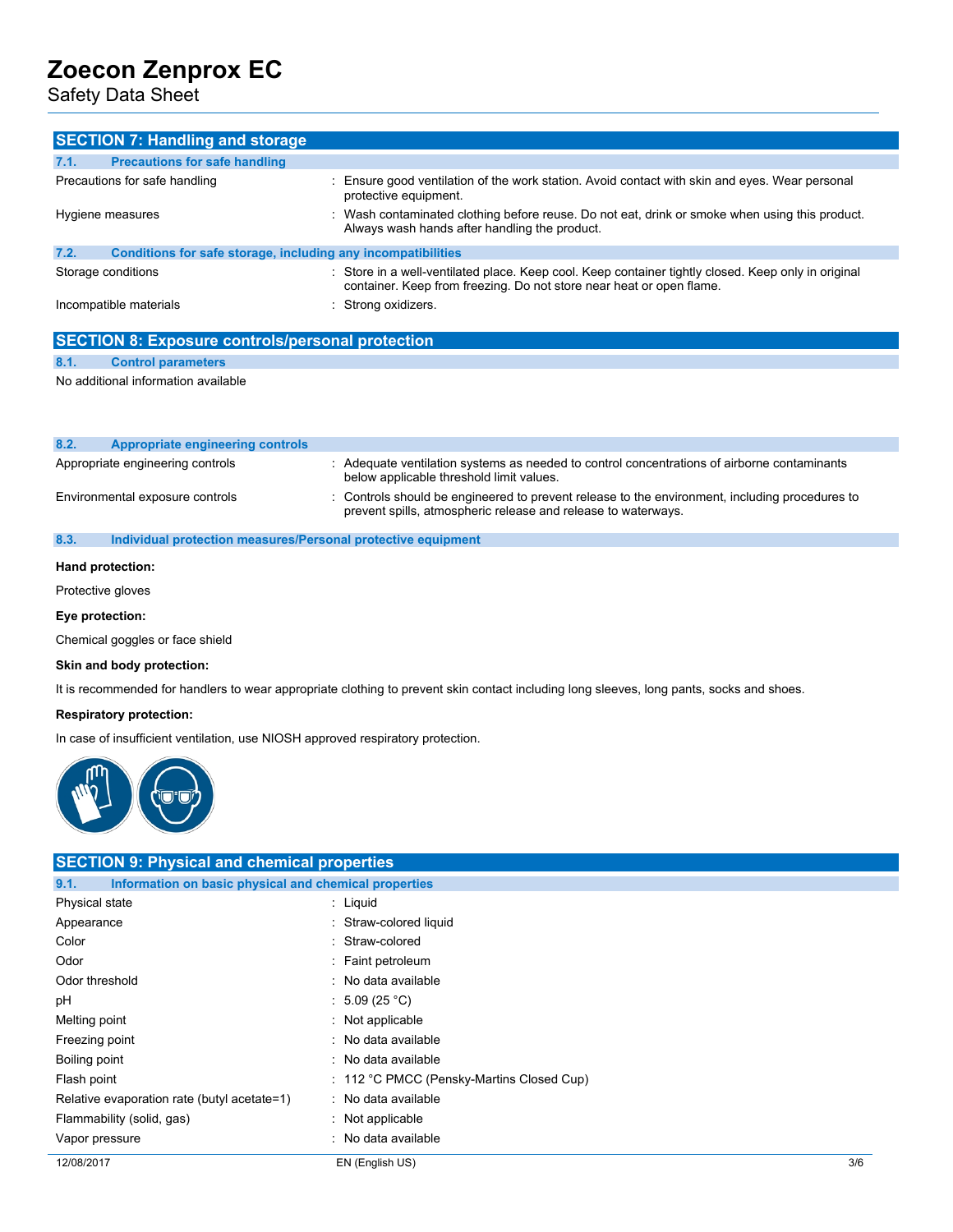## Safety Data Sheet

| Relative vapor density at 20 °C | . No data available |
|---------------------------------|---------------------|
| Relative density                | : 1.03 (20 °C)      |
| Solubility                      | : No data available |
| Log Pow                         | . No data available |
| Auto-ignition temperature       | : No data available |
| Decomposition temperature       | : No data available |
| Viscosity, kinematic            | . No data available |
| Viscosity, dynamic              | : < 100 cP (20 °C)  |
| <b>Explosion limits</b>         | · No data available |
| <b>Explosive properties</b>     | : Not explosive     |
| Oxidizing properties            | : Not applicable    |

#### **9.2. Other information**

No additional information available

#### **SECTION 10: Stability and reactivity**

#### **10.1. Reactivity**

The product is non-reactive under normal conditions of use, storage and transport.

#### **10.2. Chemical stability**

Stable under normal conditions.

#### **10.3. Possibility of hazardous reactions**

No dangerous reactions known under normal conditions of use.

#### **10.4. Conditions to avoid**

Excessive heat and freezing conditions. Direct sunlight.

## **10.5. Incompatible materials**

Strong oxidizing agents.

#### **10.6. Hazardous decomposition products**

Under normal conditions of storage and use, hazardous decomposition products should not be produced. May decompose upon heating to produce toxic vapors which may include oxides of carbon.

#### **SECTION 11: Toxicological information**

#### **11.1. Information on toxicological effects**

| Zoecon Zenprox EC          |                |  |  |
|----------------------------|----------------|--|--|
| LD50 oral rat              | 1750 mg/kg     |  |  |
| LD50 dermal rat            | > 5000 mg/kg   |  |  |
| LC50 inhalation rat (mg/l) | > 2.07 mg/l/4h |  |  |
| pH                         | 5.09 (25 °C)   |  |  |

| <b>GHS-US Properties</b>                              | <b>Classification</b>       |
|-------------------------------------------------------|-----------------------------|
| Acute toxicity                                        | Oral: Harmful if swallowed. |
| Skin corrosion/irritation                             | Causes skin irritation.     |
| Serious eye damage/irritation                         | Causes eye irritation.      |
| Respiratory or skin sensitization                     | Not classified              |
| Germ cells mutagen                                    | Not classified              |
| Carcinogenicity                                       | Not classified              |
| Reproductive toxicity                                 | Not classified              |
| Specific target organ toxicant<br>(single exposure)   | Not classified              |
| Specific target organ toxicant<br>(repeated exposure) | Not classified              |
| Aspiration hazard                                     | Not classified              |

## **Potential health effects**

### **Inhalation**

Acute : Under normal conditions of use, no health effects are expected.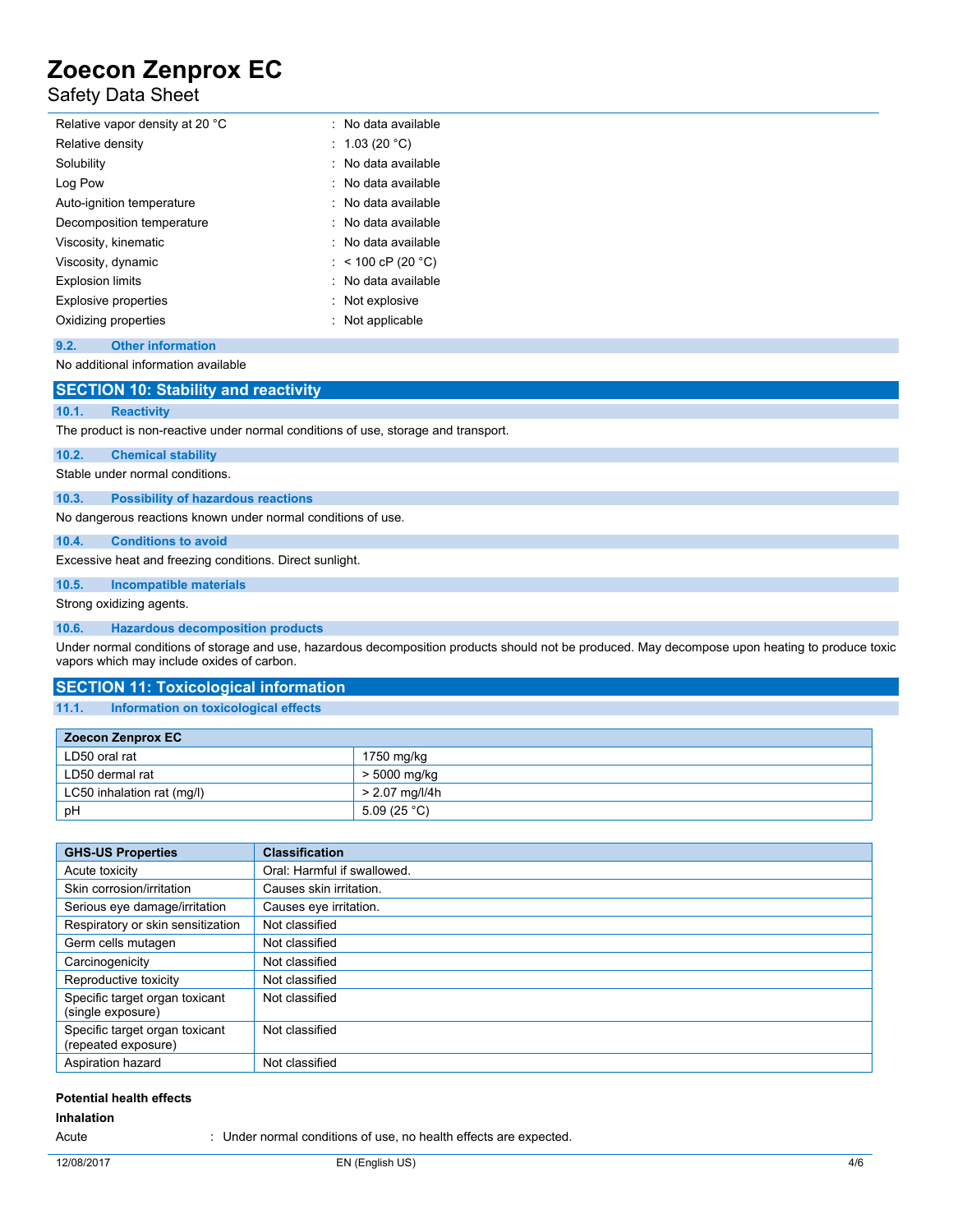# Safety Data Sheet

| <b>Skin</b>                 |                                                                                                                                                                                                                                   |
|-----------------------------|-----------------------------------------------------------------------------------------------------------------------------------------------------------------------------------------------------------------------------------|
| Acute                       | : Causes skin irritation.                                                                                                                                                                                                         |
| Chronic                     | : Prolonged and repeated exposure to Etofenprox can cause skin irritation.                                                                                                                                                        |
| Eye                         |                                                                                                                                                                                                                                   |
| Acute                       | : Causes eve irritation.                                                                                                                                                                                                          |
| Ingestion                   |                                                                                                                                                                                                                                   |
| Acute                       | : Harmful if swallowed.                                                                                                                                                                                                           |
| <b>Mutagenicity</b>         | : Piperonyl butoxide was not mutagenic in a battery of tests. Etofenprox has been found negative for mutagenicity<br>potential using the Ames test, chromosomal aberration and micronucleus test methods.                         |
| Carcinogenicity             | Piperonyl butoxide is not classified as carcinogen by NTP, IARC and OSHA, Etofenprox is not classified as<br>carcinogen by NTP, IARC and OSHA.                                                                                    |
| <b>Reproductive Effects</b> | : Piperonyl butoxide did not produce any birth defects or adverse effects on reproductive parameters in tests with rats<br>and rabbits. Etofenprox did not produce teratogenic or reproductive effects in laboratory experiments. |

## **SECTION 12: Ecological information**

**12.1. Toxicity**

| Etofenprox (80844-07-1)                                                |                                                               |  |
|------------------------------------------------------------------------|---------------------------------------------------------------|--|
| 0.0027 mg/l (Exposure time: 96h - Rainbow trout)<br>LC50 Acute fish 1  |                                                               |  |
| LC50 Acute fish 2                                                      | > 0.0165 (Exposure time: 96h - Sheepshead minnow)             |  |
| LC50 Acute crustacea 1                                                 | 0.0000188 mg/l (Exposure time: 96h - Mysid shrimp)            |  |
| LC50 Acute crustacea 2                                                 | 0.0008 mg/l (Exposure time: 48 hours - Daphnia magna)         |  |
| NOEC Chronic crustacea 1                                               | 0.00017 mg/l (Daphnia magna)                                  |  |
| Piperonyl butoxide (51-03-6)                                           |                                                               |  |
| LC50 Acute fish 1                                                      | 1.9 mg/l (Exposure time: na - Rainbow trout)                  |  |
| 3.94 mg/l (Exposure time: na - Sheepshead minnow)<br>LC50 Acute fish 2 |                                                               |  |
| LC50 Acute crustacea 1                                                 | 0.49 mg/l (Exposure time: na - Mysid shrimp)                  |  |
| LC50 Acute crustacea 2                                                 | 0.51 mg/l (Exposure time: na - Gammarus fasciatus (amphipod)) |  |
| NOEC Chronic fish 1                                                    | 0.04 mg/l (Fathead minnow)                                    |  |
| NOEC Chronic crustacea 1                                               | 0.03 mg/l (Daphnia magna)                                     |  |

### **12.2. Persistence and degradability**

No additional information available

#### **12.3. Bioaccumulative potential**

No additional information available

#### **12.4. Mobility in soil**

No additional information available

#### **12.5. Other adverse effects**

No additional information available

#### **SECTION 13: Disposal considerations**

**13.1. Disposal methods**

Product/Packaging disposal recommendations : Dispose of content and/or container in accordance with local, regional, national, and/or international regulations.

| <b>SECTION 14: Transport information</b> |                  |                                                                                                            |                                      |               |                              |  |
|------------------------------------------|------------------|------------------------------------------------------------------------------------------------------------|--------------------------------------|---------------|------------------------------|--|
|                                          | <b>UN number</b> | <b>Proper Shipping Name</b>                                                                                | <b>Transport hazard</b><br>class(es) | Packing group | <b>Environmental hazards</b> |  |
| <b>DOT</b>                               | Not regulated    | Not regulated                                                                                              | Not regulated                        | Not regulated | Not regulated                |  |
| <b>IMDG</b>                              | UN3082           | Packaging > 5L: Environmentally<br>Hazardous Substance, Liquid, n.o.s.<br>(Etofenprox, Piperonyl butoxide) | 9                                    | Ш             | Marine pollutant             |  |